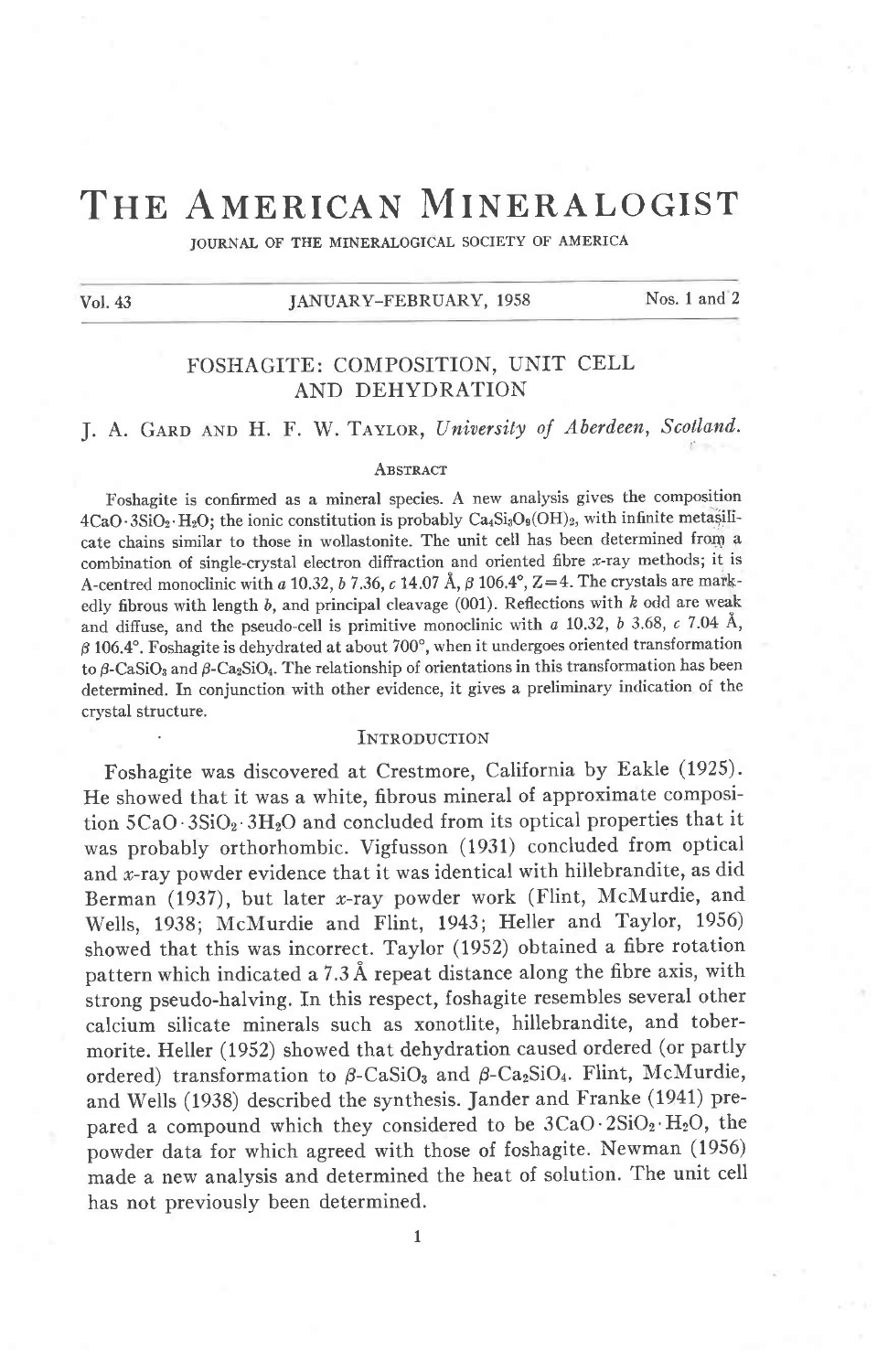| X-ray powder data         |                                             | Monoclinic pseudo-cell.             |                          |  |  |
|---------------------------|---------------------------------------------|-------------------------------------|--------------------------|--|--|
| $d$ -spacings $(\AA)$     | $k$ -indices                                | hkl-indices                         | $d$ -spacings $(\AA)$    |  |  |
| $10.0$ mw                 | 0                                           | 100                                 | 9.90                     |  |  |
| 6.8 ms                    | 0                                           | 001                                 | 6.75                     |  |  |
| $4.95$ ms                 | $\theta$                                    | 200, 101                            | 4.95, 4.96               |  |  |
| 3.56w                     | $\mathbf{0}$                                | 201                                 | 3.55                     |  |  |
| $3.37$ ms                 | $\theta$                                    | 002,30T                             | 3.37, 3.36               |  |  |
| 3.25 m                    | 0                                           | 202                                 | 3.23                     |  |  |
| 2.92 vvs                  | $\overline{c}$                              | 121, 220                            | 2.95                     |  |  |
| $2.79$ mw                 | $\overline{0}$                              | 302                                 | 2.78                     |  |  |
| 2.68 vw                   | $\overline{0}$                              | 301                                 |                          |  |  |
|                           | 0                                           |                                     | 2.67                     |  |  |
| 2.48 <sub>m</sub>         | 12                                          | 202,400<br>022, 321, 320            | 2.48<br>2.48, 2.48, 2.46 |  |  |
| $2.33 \text{ vw}$         | $\theta$                                    | $10\overline{3}$ , $40\overline{2}$ | 2.33                     |  |  |
| $2.30$ ms                 | $\bf{0}$                                    | 203                                 | 2.30                     |  |  |
| $2.25$ vw                 | $\boldsymbol{2}$                            | $32\overline{2}$                    | 2.22                     |  |  |
| $2.16$ ms                 | $\overline{a}$                              | 321                                 |                          |  |  |
| 2.12 w                    | $\overline{2}$                              | $42\overline{1}$                    | 2.17<br>2.11             |  |  |
| 2.09 w                    | 0                                           | 302                                 | 2.09                     |  |  |
| $2.07$ mw                 | $\overline{2}$                              | 222, 420                            | 2.05                     |  |  |
| $1.99 \text{ vW}$         | $\mathbf{0}$                                | 500, 502                            | 1.98, 1.97               |  |  |
| $1.93 \text{vw}$          |                                             | 223,023                             |                          |  |  |
| 1.86 vvw                  | $\begin{smallmatrix}2\2\2\end{smallmatrix}$ | 421, 323                            | 1.95, 1.92<br>1.86       |  |  |
| $1.84$ ms                 | 4                                           | 040                                 | 1.84                     |  |  |
| 1.82 vvw                  | $\overline{2}$                              | 322, 123, 521                       | 1.81, 1.80, 1.80         |  |  |
| $1.77 \;{\rm m}$          | $\theta$                                    | 402,501                             | 1.77                     |  |  |
|                           | ∫0                                          | 204, 503, 104                       |                          |  |  |
| $1.74$ vs/b               | $\overline{2}$                              | 520                                 | 1.75                     |  |  |
|                           | ÌΟ                                          |                                     | 1.74                     |  |  |
| 1.72 vvw                  | 2                                           | 304,601<br>522                      | 1.71, 1.72<br>1.72       |  |  |
| 1.66 vw                   | $\boldsymbol{0}$                            | 303,600                             | 1.65                     |  |  |
| $1.63$ mw                 | $\overline{c}$                              | 223                                 | 1.66                     |  |  |
| 1.59 <sub>m</sub>         | $\overline{a}$                              | 422, 521, 224                       | 1.59, 1.59, 1.58         |  |  |
| 1.57 vw                   | $\boldsymbol{0}$                            |                                     |                          |  |  |
| $1.55 \text{ vw}$         | $\overline{2}$                              | $104,60\overline{3}$<br>621, 324    | 1.59, 1.55<br>1.55       |  |  |
| 1.53 w                    | 0                                           | 502                                 | 1.53                     |  |  |
| 1.52 w                    | $\boldsymbol{2}$                            | 024,622                             | 1.53                     |  |  |
| 1.51 vw                   | $\overline{2}$                              | 323, 620                            | 1.50                     |  |  |
| $d$ -spacings (continued) |                                             |                                     |                          |  |  |
| $1.47$ mw                 |                                             | 1.34 vw                             | 1.154 w                  |  |  |
| 1.46 w                    |                                             | 1.32 w                              | 1.127 vw                 |  |  |
| $1.42$ mw                 |                                             | 1.29 vw                             | 1.115 yyw                |  |  |
| $1.40 \text{ vw}$         |                                             | $1.26$ mw                           | $1.107$ vw/b             |  |  |
| $1.39$ vw                 |                                             | 1.22 vw                             | 1.100 vvw                |  |  |
| $1.36$ vw                 |                                             | $1.18 \text{ vw}$                   | 1.077 vvw                |  |  |
| $1.35$ vvw                |                                             | $1.17$ vw                           |                          |  |  |
|                           |                                             |                                     | $1.057$ vw               |  |  |
|                           |                                             |                                     | $1.039$ mw               |  |  |

TABLE 1. CORRELATION OF THE X-RAY POWDER DATA OF HELLER AND TAYLOR (1956) WITH  $d$ -Spacings Calculated for the Monoclinic Pseudo-Cell, with  $k$ -Indices Doubled. CuK $\alpha$  Radiation. Camera Diameters 6 cm. and 19 cm.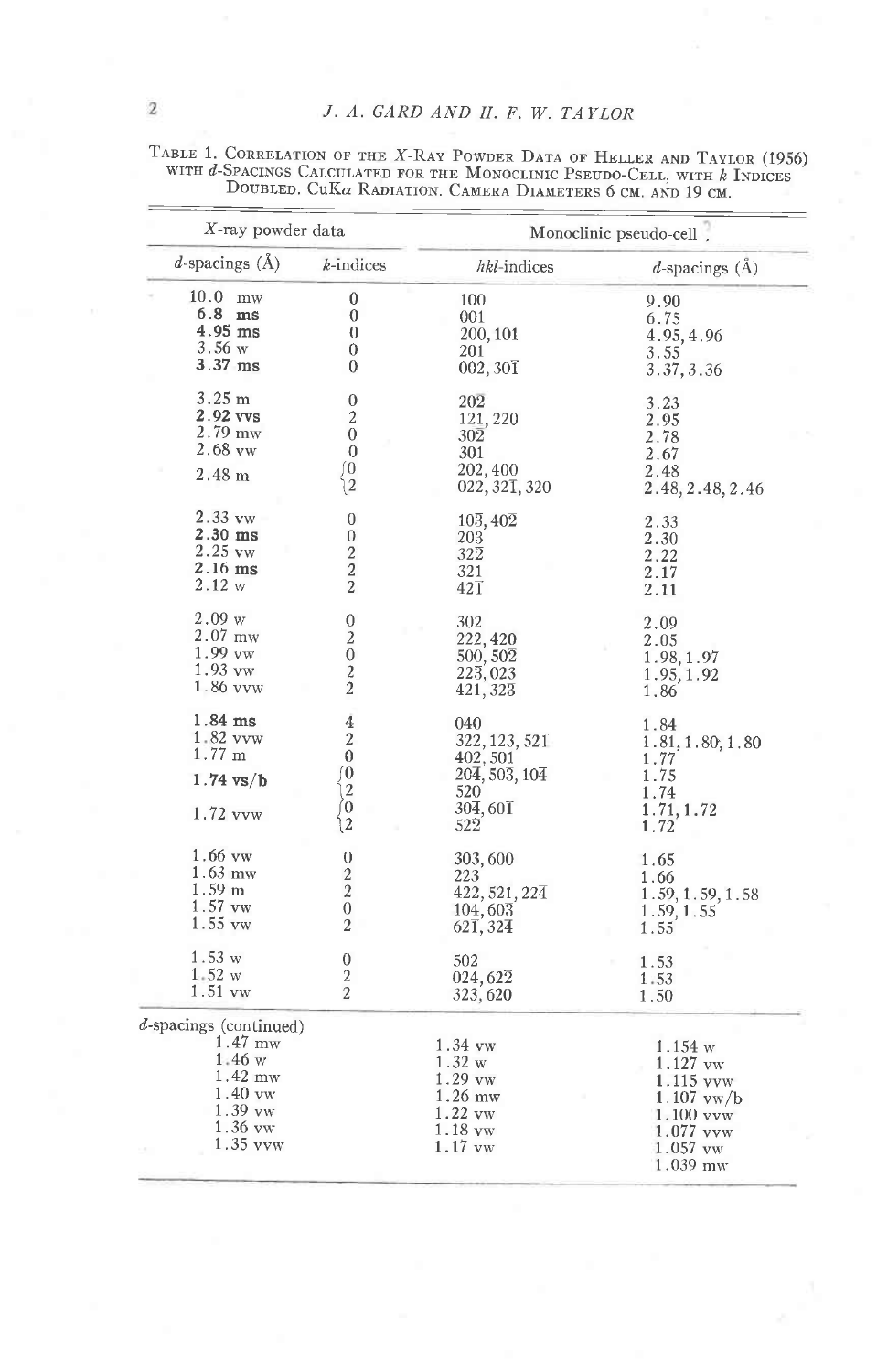## FOSHAGITE<sup>3</sup>

## OPTICAL AND X-RAY RESULTS

The specimen used was from Eakle's collection at the University of California, collected at the type locality and kindly provided by Professor A. Pabst. It consisted of long white fibres. X-ray examination showed that even small fibres were composed of crystallites that were wellaligned but rotated at random round the fibre axis, and single-crystal patterns were therefore unobtainable. The fibres have parallel extinction with positive elongation. The refractive index is  $1.598 \pm 0.002$  for light vibration vibration and  $1.594 \pm 0.002$  for light vibrating across it. Small crystals of thaumasite, identified optically, are distributed fairly evenly in the material and in places were concentrated in yellowish masses up to a few millimetres in each direction. Occasional crystals of calcite are also present. X-ray photographs of fibres taken from different parts of the specimen show that except for one region in which it is intergrown with hillebrandite, the foshagite is free from other known calcium silicate minerals. In all these respects the material agrees closely with Eakle's description, although the latter did not report the presence of hillebrandite.

The *x*-ray powder and oriented fibre data given by Heller and Taylor (1956) were obtained using this specimen and are reproduced in Table 1' The powder data agree substantially with those of McMurdie and Flint, who however reported moderate reflections at 8.0 and 5.67 A which were not found in the present experiments.

## ELECTRON MICROSCOPE INVESTIGATION

A few fibres were lightly crushed in water and drops of the resulting suspension allowed to dry on specimen grids coated with formvar films.



Frc. 1, An electron micrograph of typical fibres of foshagite.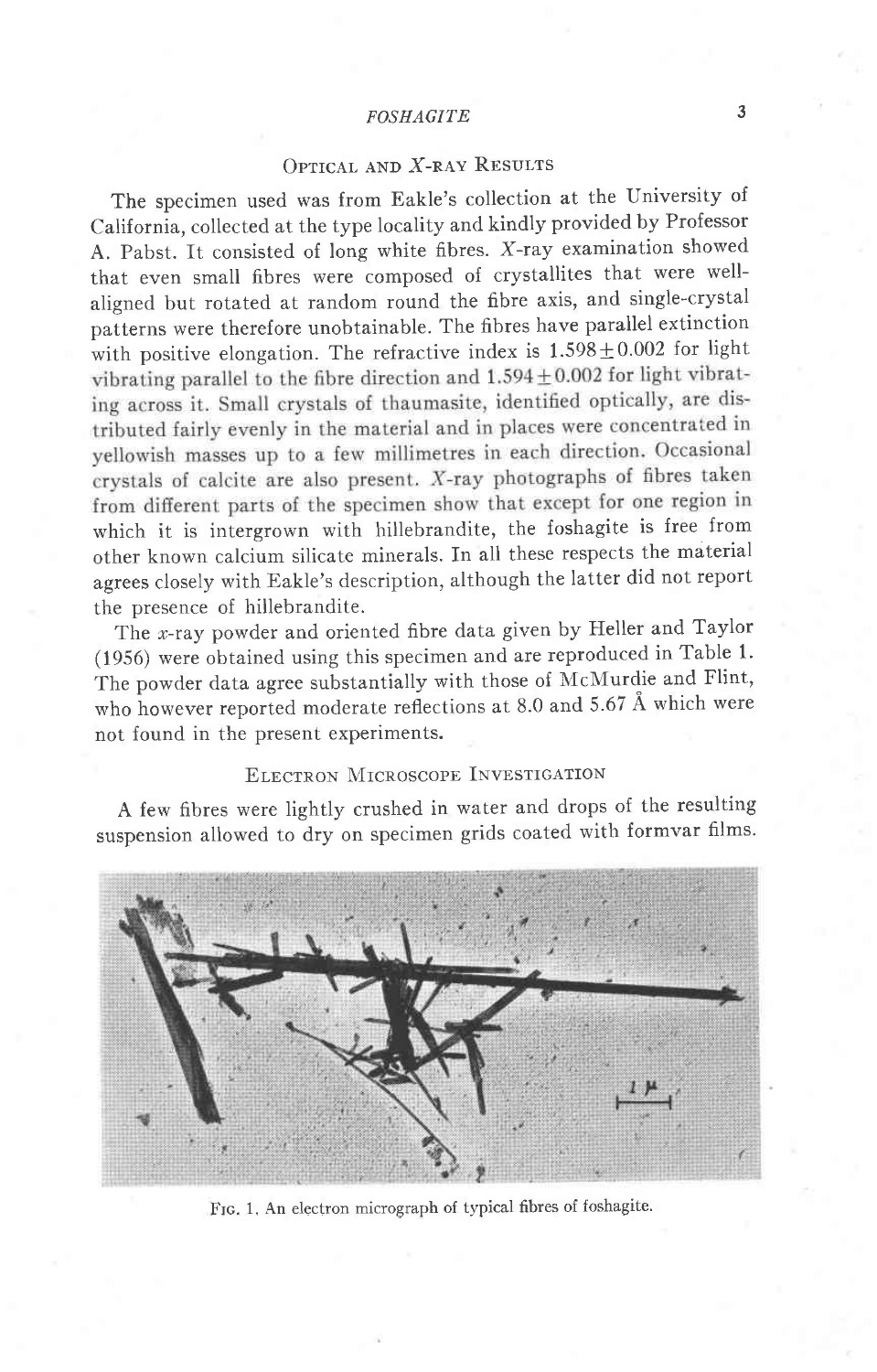## J. A. GARD AND H. F. W. TAYLOR

Some of the specimens were shadowcast (Williams and Wyckoff, 1944) with gold palladium alloy at an angle of  $\tan^{-1} \frac{1}{4}$ . The specimens were examined in a Metropolitan-vickers EM3 electron microscope. Electron micrographs (Fig. 1) confirmed the fibrous nature of the specimen. fndividual fibres had two good cleavages parallel to the fibre axis, and were about 250-4000 A wide, with thicknesses varying between one-quarter and three-quarters of the width. Electron-diffraction patterns from individual fibres (Fig. 2) showed an orthogonal network of spots with alternate strong and weak layer-lines perpendicular to the fibre axis in



Ftc. 2. (left) A typical electron-diffraction pattern from a single fibre of foshagite, with (001) planes normal to the electron beam. There are alternate strong and weak layer lines perpendicular to the fibre direction b. Both strong and weak reflections lie on an orthogonal net, which is divided into Laue zones parallel to b. The maxima of the odd layer lines are halfway between the Laue zones through the strong reflections of the even layer lines.

FIG. 3. (right) An electron-diffraction pattern from a foshagite fibre with its c-axis parallel to the electron beam, so that the  $hk0$  Laue zone is almost central. The odd layer lines are very faint streaks, and the spacing of reflections along the even layer lines corresponds to  $d_{100}$ . The most intense reflections lie on a slightly distorted hexagonal net with  $a$ 3.60 A.

accordance with the  $x$ -ray results. The patterns showed that the fibres were single crystals, of which all but one of those examined lay in the same orientation. The fibre axis will be called  $b$ , and the principal cleavage, on which most of the crystals lay, will be called (001). The following discussion relates to the pseudo-cell. The weak, intermediate layer-lines with true  $k$  odd, and their connection with the true cell, are discussed later.

The *a*-axis lies substantially in the plane of the supporting film. As the patterns are orthogonal, it can be chosen normal to b, making  $\gamma=90^{\circ}$ . The mean value found for b was 3.67 Å. This suggests that the 1.84 Å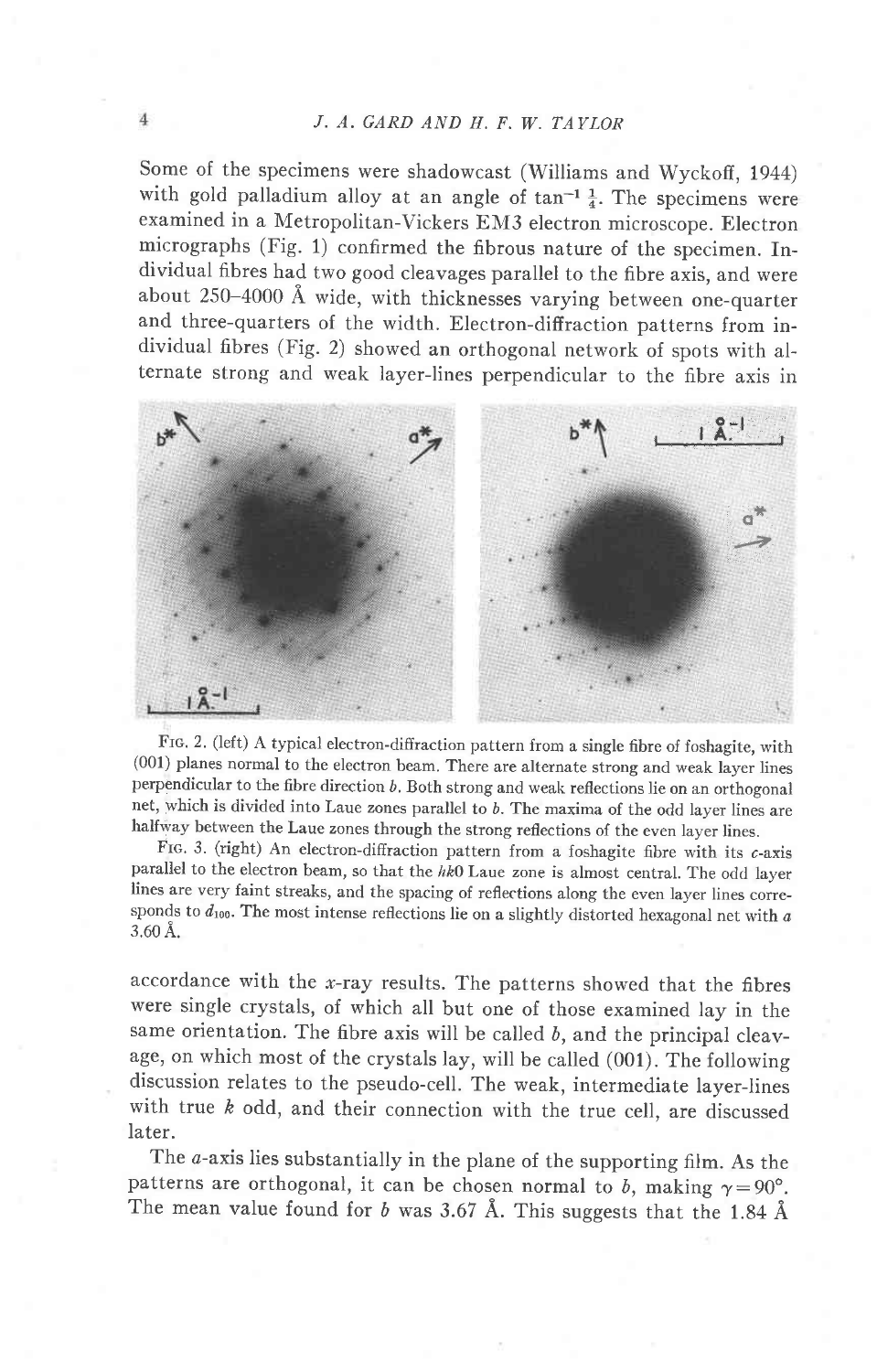x-ray reflection, which has true  $k=4$ , is 020 on the pseudo-cell, giving 3.68 Å for  $d_{010}$ . The agreement between b and  $d_{010}$  confirms that  $\gamma = 90^{\circ}$ and shows also that  $\alpha=90^\circ$ . The pseudo-cell is thus geometrically orthorhombic or monoclinic.

Many of the patterns, including that shown in Fig. 2, appeared to be intersected by closely-spaced Laue zones (Brown and Clark, 1952) parallel to the fibre axis. The maximum tilt of the specimen stage (about  $7^\circ$ ) was sufficient only in two cases to allow the  $c$ -axis to be brought parallel to the electron beam so that the  $hk0$  Laue zone was central (Fig. 3).



Frc. 4. (left) An electron-diflraction pattern from the foshagite fibre of Fig. 3 after tilting a few degrees from that position. The pattern is now divided into Laue zones arising from the c-axis. The l-values of these zones (indexed on the pseudo-cell) are indicated.

FIG. 5. (right) An electron-diffraction pattern from a foshagite fibre lying on (100), with Laue zones arising from the  $a$ -axis;  $h$ -values of the zones are indicated. The reflections fall on a face-centred orthogonal net with alternate strong and weak layer lines perpendicular to the b-direction. The reflections on the odd layer lines are joined by streaks, and are not divided into Laue zones. The powder rings are due to the shadow-casting metal'

 $\beta$  therefore probably exceeds 97°. The two exceptional cases presumably occurred with crystals having an initial tilt about the fibre axis, so that their (001) planes were not normal to the electron beam. For both of these patterns with the hk0 zone central,  $d_{100}$  was 9.95 Å. All other patterns gave higher apparent values of  $d_{100}$ , up to a maximum of about 10.6 Å. If it is assumed that this maximum value occurs when (001) is exactly normal to the electron beam, it may be taken as a measure of  $a$ ; the diffraction conditions are still satisfied because the crystal is necessarily very thin normal to (001). From the relation  $d_{100} = a \sin \beta$ ,  $\beta$  was estimated at about  $110^\circ$ .

Figure 4 shows the effect of tilting the crystal through a few degrees about b on one of the patterns with the  $hk0$  zone centred. The pattern is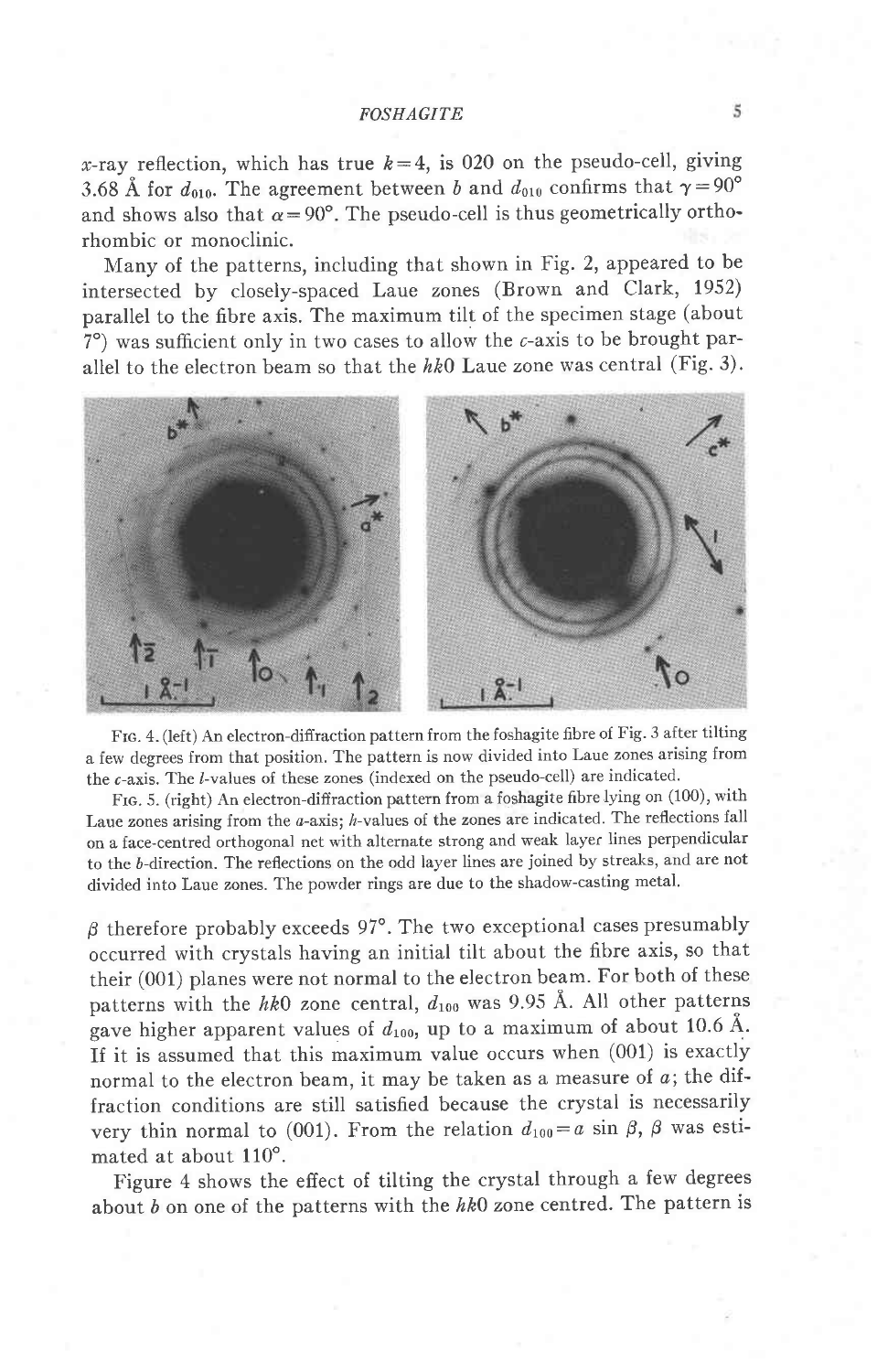split into clearly-defined Laue zones for different values of  $l$ . By tilting through various angles and applying the procedure due to Gard (1956),  $c$  was estimated at about 7.3 Å from the Laue zone radii. Comparison of reflections in adjacent zones showed the pseudo-cell was primitive. No space-group absences were observed.

The electron-diffraction pattern from one fibre (Fig. 5) showed that its (100) plane was approximately normal to the beam. Values of  $7.0 \pm 0.3$ Å for c were derived from the spacings of the spots, and of  $10.0 \pm 0.8$  Å for a from the radii of the Laue zones, but the accuracy was poor. These values are in accordance with those already obtained. The electrondiffraction data thus show that the pseudo-ceil ismonoclinic, with approximate parameters:

a 10.6, b 3.67, c 7.0 Å,  $\beta$  110°.

The structure of the weak intermediate layer-lines perpendicular to  $b$ will now be considered. In the electron-diffraction pattern with the  $hk0$  Laue zone central (Fig. 3), the weak layers are continuous, very faint streaks. In the patterns from crystals tilted a few degrees from this position (Fig.4), the streaks have maxima between adjacent Laue zones through the strong spots, and minima on these zones. Each maximum can be resolved into separate reflections with integral  $h$ -indices. In the pattern from a crystal lying on (100) (Fig. 5), the intermediate layers consist of spots with half-integral  $k$ - and  $l$ -indices in terms of the pseudocell. These spots are weak and connected by faint streaks parallel to  $c^*$ . There is no apparent division into Laue zones for different values of  $h$ . This confirms that the weak reflections are streaked parallel to both  $a^*$ and  $c^*$ , but principally in the former direction. The true cell is thus  $A$ centred monoclinic with the approximate parameters  $a$  10.6,  $b$  7.34,  $c$ 14.0 Å,  $\beta$  110°, with the a, b, and c axes in the same directions as in the pseudo-cell. The principal cleavage is (001) and the secondary cleavage is  $(100).$ 

Some of the spots on the pattern shown in Fig. 3 are more intense than others. They may be indexed on the pseudo-cell as  $0k0$ ,  $4k0$ ,  $7k0$ ,  $11k0$ where k is even, and 2k0, 5k0, 9k0 where k is odd, and thus lie approximately on a face-centred orthogonal network with a mean spacing of 5.6 A across the fibre axis. This is a slightly distorted hexagonal network with  $\alpha$  about 3.6 Å.

## CORRELATION OF ELECTRON DIFFRACTION AND X-RAY DATA

This provided a check on the pseudo-cell determined above and also a means of refining its parameters. The weak superlattice reflections were visible on the x-ray fibre rotation photographs only as continuous streaks

6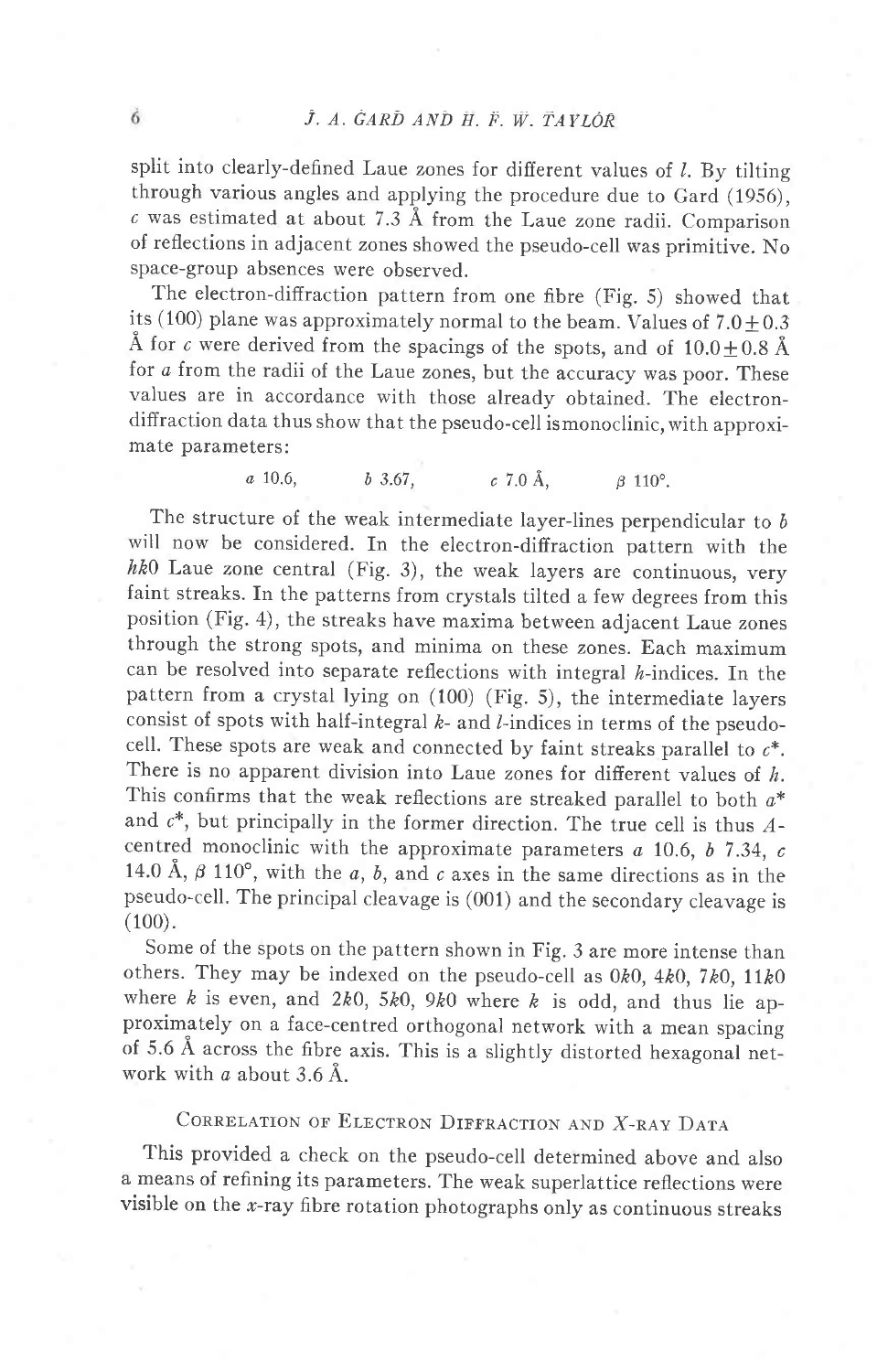corresponding to odd values of true  $k$ . For convenience, indices were allocated in terms of the primitive monoclinic pseudo-cell, except that, to avoid confusion, the doubled value of  $b$  was used. All  $k$ -indices are therefore even.

Consideration of the six longest x-ray spacings, all of which have  $h0l$ indices. suggests that the 10.0, 4.95, 6.8, and 3.37 Å spacings correspond respectively to 100, 200, 001, and 002. This gives values of 9.90 A for  $d_{100}$  and 6.74 for  $d_{001}$ . The  $0a^*c^*$  face of the reciprocal lattice was drawn, using these values and assuming  $\beta^* = 70^\circ$ . It was found that the observed  $h0l$  spacing of 3.56 Å could only be 201 and that the one of 3.25 Å could only be 202. Optimum agreement between calculated and observed values for these spacings was obtained by adjusting  $\beta^*$  to 73.6°. Indices were allotted to all the spacings down to  $1.5 \text{ Å}$  on the basis of these parameters, taking into account the observed  $k$ -indices. Agreement was satisfactory (Table 1). The refined values for the parameters of the monoclinic pseudo-cell are thus

 $a \quad 10.32, \quad b \quad 3.68, \quad c \quad 7.04 \text{ Å}, \quad \beta \quad 106.4^{\circ}.$ 

The corresponding  $A$ -centred monoclinic true cell has the parameters

a 10.32, b 7.36, c 14.07 Å,  $\beta$  106.4°.<sup>†</sup>

The x-ray fibre data show no systematic absences in the  $h0l$  reflections, and the electron-diffraction data show no absences in the 0k0 reflections of the pseudo-cell. The space-group of the latter could therefore be  $P2$ ,  $Pm$ , or  $P2/m$ . The weak reflections corresponding to the true cell were too indefinite to justify any attempt to determine its space-group.

## CHEMICAL ANALYSIS AND UNIT CELL CONTENTS

The results of a new analysis made on the present specimen, by Dr. R. A. Chalmers, are given in Table 2 (column 3) with those of Eakle and Newman for comparison. The specific gravity was determined by suspension in bromoform-benzene mixtures after preliminary evacuation to remove air from the mineral. The material analysed contained a small proportion of thaumasite and possibly also a little calcite. An attempt to purify the material by specific gravity separation was unsuccessful, because of the close admixture of the thaumasite and the difficulty of grinding the highly fibrous material. For the same reason the samples taken for the difierent parts of the analysis were not perfectly representative, and this may explain the slightly low total  $(99.3\%)$ . It was assumed that

t The axes have been chosen in these directions to clarify the relation between the true and pseudo-cells. The conventional true cell would be  $C$ -centered monoclinic with  $a$  14.07,  $b$  7.36,  $c$  10.32 Å,  $\beta$  106.4°.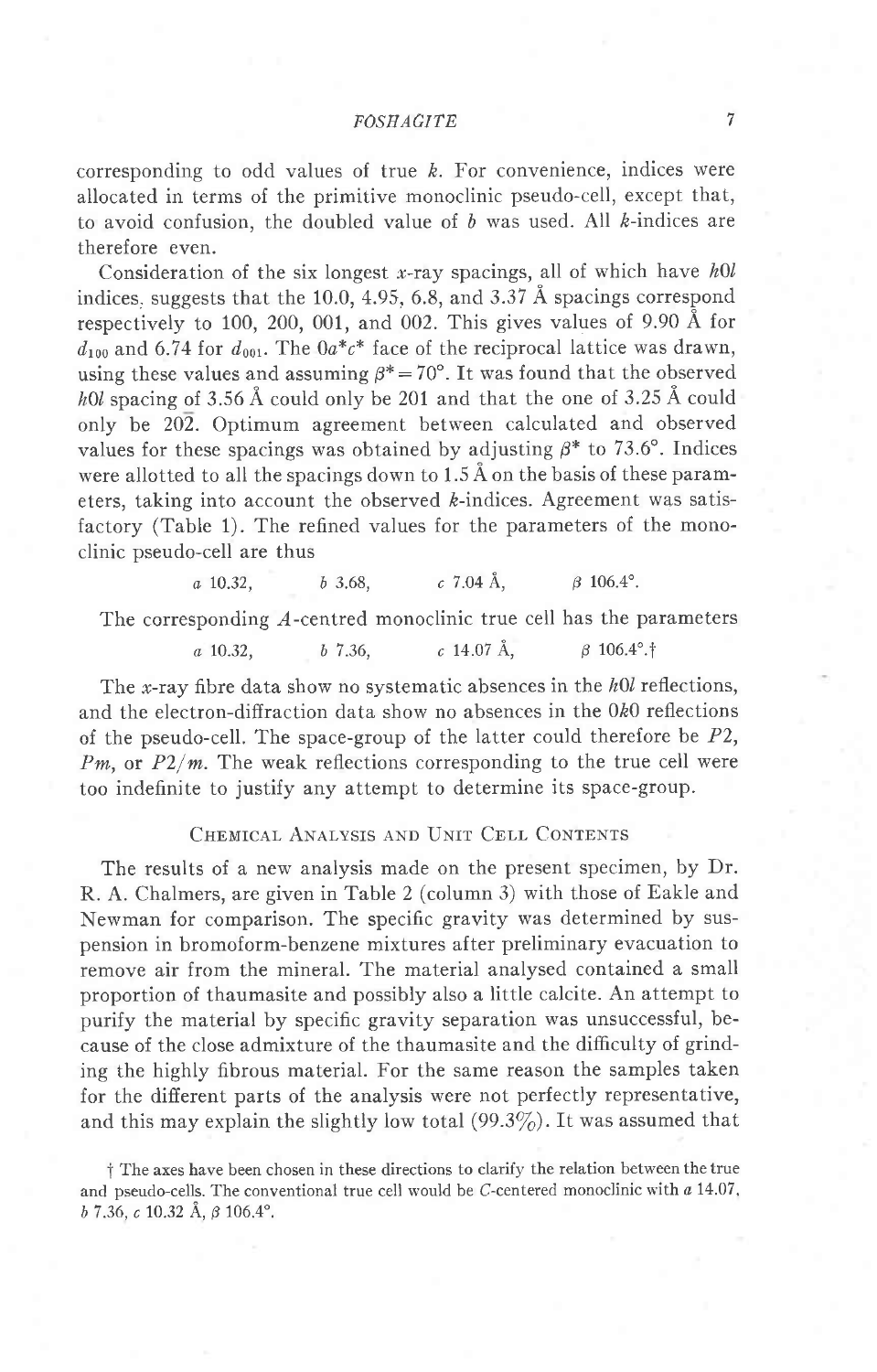|                                                |        | $\overline{2}$ | 3          |                    | 5          | $\boldsymbol{\theta}$ |
|------------------------------------------------|--------|----------------|------------|--------------------|------------|-----------------------|
| SiO <sub>2</sub>                               | 33.92  | 36.60          | 39.8       | 42.2 Si            | 12.0       | 12                    |
| $Al_2O_3$<br>[Fe <sub>2</sub> O <sub>3</sub> ] | 0.83   | 0.50           | 0.6<br>nil | $0.6$ Al<br>nil Fe | 0.2<br>nil |                       |
| MgO                                            | tr     | 2.61           | 0.8        | 0.9 Mg             | 0.4        |                       |
| CaO                                            | 53.48  | 48.91          | 50.7       | 52.3 Ca            | 16.1       | 16                    |
| Na <sub>2</sub> O                              | n.d.   | n.d.           | 0.1        | $0.1$ Na           |            |                       |
| $K_2O$                                         | n.d.   | n.d.           | 0.1        | 0.1 K              | < 0.1      |                       |
| $H_2O$                                         | 10.19  | 8.88           | 5.7        | 3.8H               | 7.2        | 8                     |
| CO <sub>2</sub>                                | 1.83   | 2.67           | 0.8        | nil O              | 44.4       | 44                    |
| SO <sub>3</sub>                                | n.d.   | n.d.           | 0.65       | nil                |            |                       |
|                                                | 100.25 | 100.17         | $99.3*$    | (100.0)            |            |                       |
| Sp.gr.                                         | 2.36   |                | 2.73       | 2.79               |            |                       |

TABLE 2. CHEMICAL ANALYSES AND UNIT-CELL CONTENTS

\* Also:  $P_2O_5$ , nil; MnO, tr.

1. A. S. Eakle, 1925. Analyst, C. A. Gentle.

2. E. S. Newman, 1956.

3. This investigation. Analyst, R. A. Chalmers.

4. Analysis 3 after correction for 5% of thaumasite  $(3CaO \cdot SiO<sub>2</sub> \cdot CO<sub>2</sub> \cdot SO<sub>3</sub> \cdot 15 H<sub>2</sub>O$ , s.g.  $1.9$ ) and  $1\%$  of calcite, and normalizing to 100.

5. Atomic cell contents calculated from 4.

6. Theoretical atomic cell contents for  $4[Ca_4Si_3O_9(OH)_2]$ .

all the  $SO_3$  was present as thaumasite and the remaining  $CO_2$  as calcite; on this basis the analysis and specific gravity were corrected for presence of  $5\%$  of thaumasite and  $1\%$  of calcite (column 4). Atomic cell contents, calculated using these data, are given in column 5. They approximate to  $4[Ca_4Si_3O_{11}H_2]$ . The theoretical specific gravity, corresponding to these idealised cell contents, is 2.74.

#### DEHYDRATION

A dehydration isobar (Fig. 6, curve A) was kindly determined by Mr. J. W. Howison, B.Sc., using a silica-spring balance. A slow stream of air was passed through the apparatus, after adjustment to 6 mm. humidity and passage over caustic soda and soda-lime to remove carbon dioxide. Constant weight was attained at each temperature before proceeding to the next.

The ignited residue from this experiment contained  $1.1\%$  SO<sub>3</sub>, indicating that the particular sample used contained about  $8\%$  of thaumasite. The presence of  $1\%$  of calcite was assumed from the analysis. By analogy with the behaviour on dehydration of the related mineral ettringite (Jones, 1938) it was assumed that water from the thaumasite  $(3.3\%)$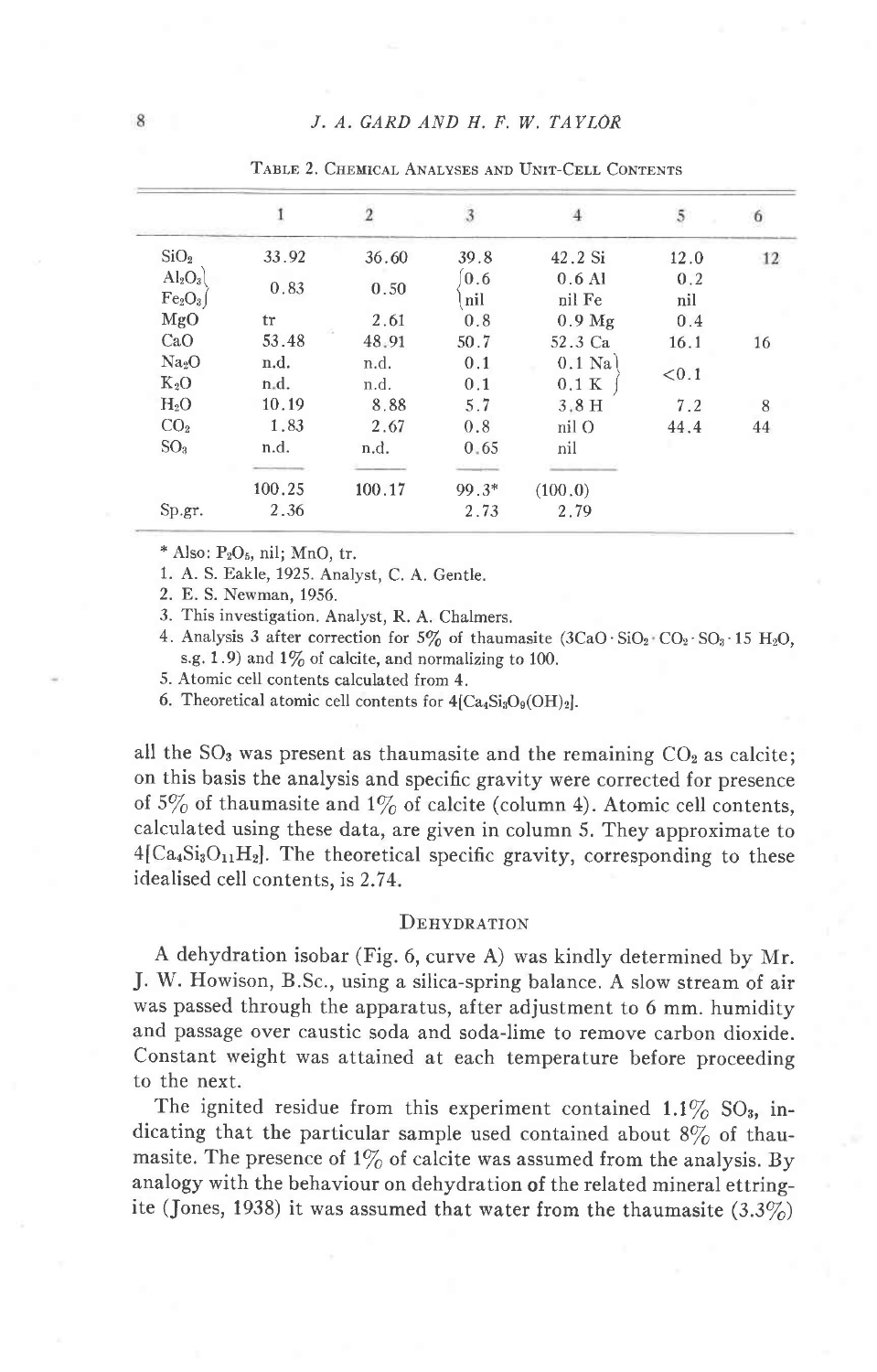accounted for all the loss below  $600^{\circ}$  and for part of the loss above  $600^{\circ}$ . It was also assumed that the loss above  $600^{\circ}$  included the  $CO<sub>2</sub>$  both from the thaumasite  $(0.5\%)$  and the calcite  $(0.4\%)$ . A corrected curve was thus obtained for the foshagite and was normalised to  $100\%$  foshagite (Fig. 6, curve B). It shows  $3.5\%$  of water, lost mainly within the range 650-750°. The discrepancy from the theoretical value of  $4.3\%$  is prob-



Frc. 6. Curve A. A dehydration isobar for foshagite. Curve B. The dehydration isobar of curve A, after correcting for  $8\%$  of thaumasite and  $1\%$  of calcite.

ably not significant in view of the assumptions made and the large efiect of any small error in the  $SO<sub>3</sub>$  determination.

Difficulty was encountered in obtaining steady values with the silicaspring balance at 450-600°, and this part of the experimental curve must be considered uncertain. The efiect appears due to some aspect of the behaviour of thaumasite on dehydration and has not been further investigated.

An x-ray powder pattern of a specimen of the foshagite after heating at 600° showed no change, thus confirming that the water loss below this temperature is probably attributable to the thaumasite. After heating at 800 $^{\circ}$ , the material is still fibrous. X-ray examination of these fibres confirmed Heller's view (1952) that they were composed of  $\beta$ -CaSiO<sub>3</sub> and  $\beta$ -Ca<sub>2</sub>SiO<sub>4</sub>, with the b-axes in each case parallel to the fibre direction. The  $\beta$ -CaSiO<sub>3</sub> was more easily recognized than the  $\beta$ -Ca<sub>2</sub>SiO<sub>4</sub>. No evidence was found of a CaO-like powder pattern in crystals heated at 550°, as reported in one instance by Heller. It seems possible that this effect also may have been caused by presence of thaumasite.

Electron-micrographs (Fig. 7) of the product obtained by heating at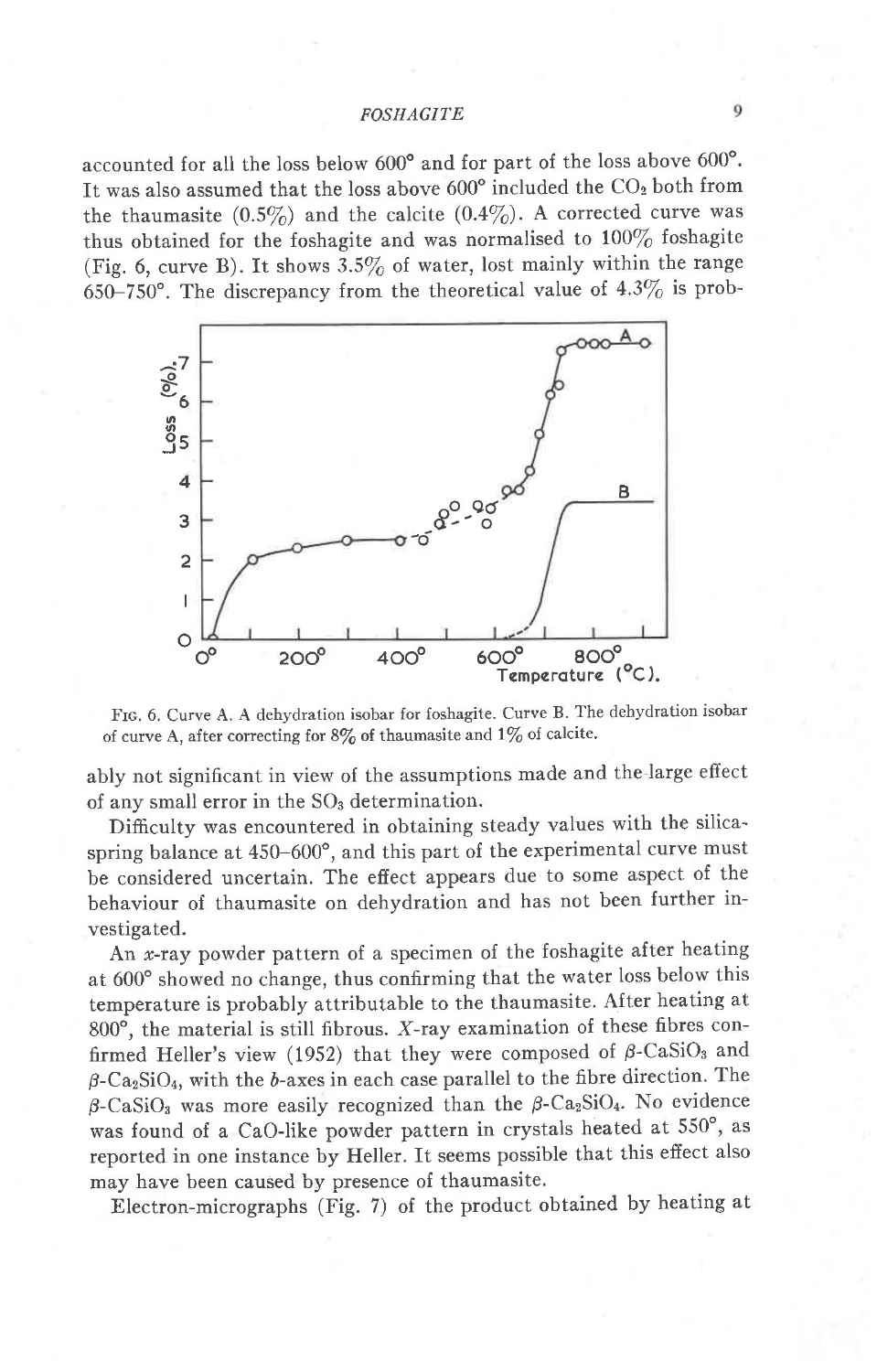

Ftc. 7. An electron micrograph of foshagite fibres after heating at 800'. They have split lengthwise into much narrower fibres, and have a flufiy appearance.

800° confirmed that it was a pseudomorph of the foshagite. The fibres had a fluffy appearance and were split lengthwise into much narrower fibres. Electron-difiraction patterns of many of these fibres were those of single crystals (Fig. 8). The spacings and Laue zone radii of the strong reflections indicated a c-centred orthorhombic or monoclinic pseudo-cell with a 15.40, b 3.65, c 6.95 Å,  $\gamma$  90°, elongation b, cleavage (001). The hk0 reflections were strong for  $h=6n$  where k was even and for  $h=(6n+3)$ where  $k$  was odd. These strong reflections form a distorted hexagonal pattern corresponding to an  $a$ -axis of about 3.4 Å. These data agree with  $\beta$ -CaSiO<sub>3</sub> (Table 3). This name will be used indiscriminately for wollastonite and parawollastonite, which have identical pseudo-cells, where it is undesirable to distinguish the two. weak odd layer-lines are present in Fig. 8 corresponding to a doubling of b. The positions of the spots on these layers indicated a mixture of wollastonite and parawollastonite. There was no direct evidence of  $\beta$ -Ca<sub>2</sub>SiO<sub>4</sub>.



Frc. 8. An electron-diffraction pattern from a foshagite fibre after heating at 800". The parameters correspond to  $\beta$ -CaSiO<sub>3</sub> lying on (001). The c-axis is at a small angle to the electron beam, so that the zero- and first-order Laue zones can be seen.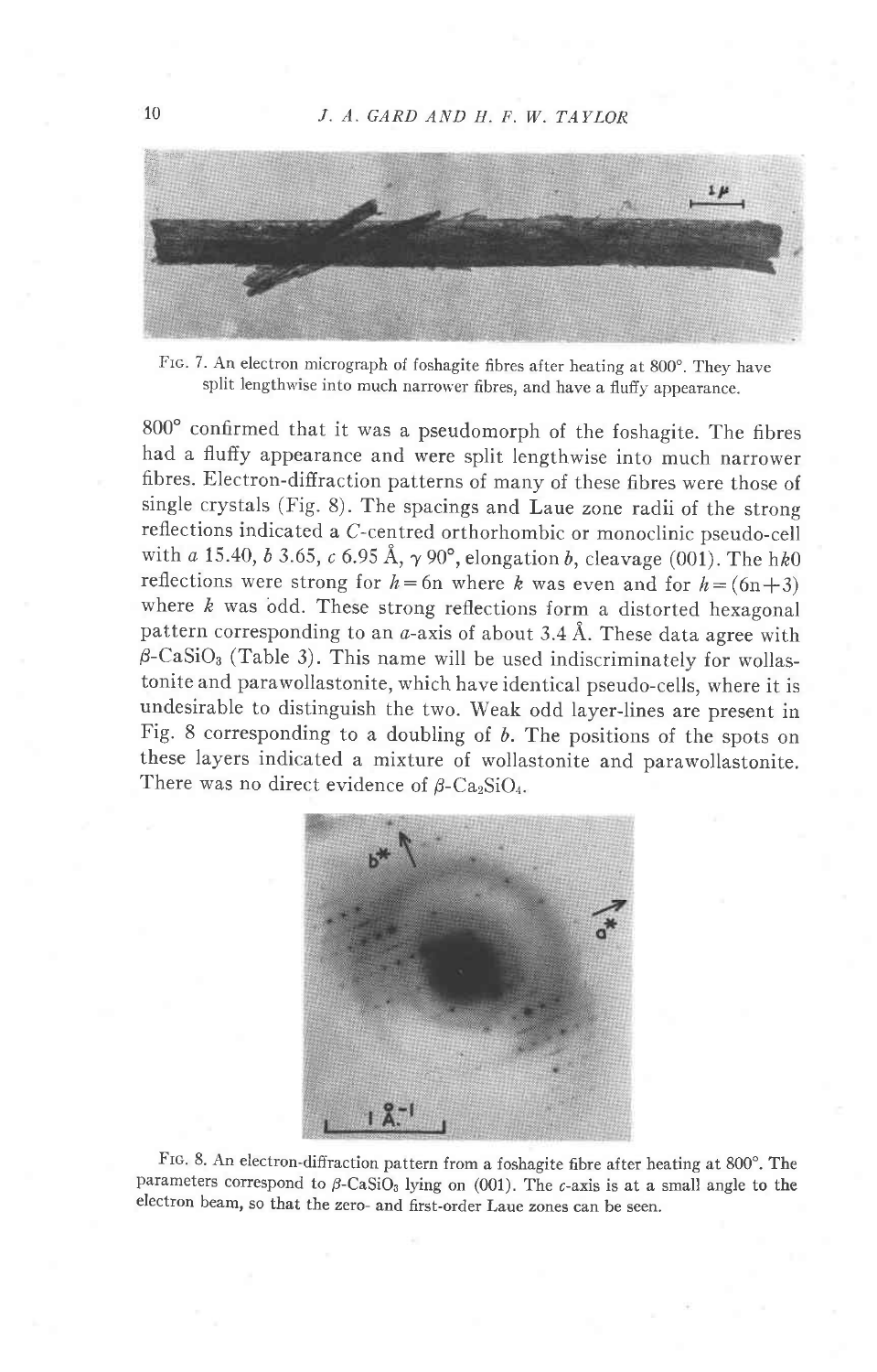| Parameters                                                   | Foshagite         | $\beta$ -CaSiO <sub>3</sub> | $\beta$ -Ca <sub>2</sub> SiO <sub>4</sub> |
|--------------------------------------------------------------|-------------------|-----------------------------|-------------------------------------------|
| $\mathfrak a$                                                | $10.32 \text{ Å}$ | $15.33 \text{ Å}$           | $c$ 9.28 Å                                |
| $\boldsymbol{b}$                                             | 3.68              | 3.64                        | $b\,6.76$                                 |
| $\mathcal{C}$                                                | 7.04              | 7.03                        | $a\;5.48$                                 |
| $\beta$                                                      | $106^{\circ}24'$  | $95^{\circ}24'$             | $94^{\circ}33'$                           |
| $\alpha = \gamma$                                            | $Qf^{\circ}$      | $90^\circ$                  | $90^{\circ}$                              |
| Atomic contents.                                             | $Ca4Si3O9(OH)2$   | $Ca_6Si_6O_{18}$            | $Ca_8Si_4O_{16}$                          |
| Volume $(A^3)$                                               | 256               | 390                         | 342                                       |
| Volume containing 24 Ca <sup>++</sup> $(A^3)$ . <sup>†</sup> | 1536              | 1560                        | 1026                                      |
| $\%$ change in volume per 24 Ca <sup>++</sup> .              | $\overline{a}$    | $+1.6$                      | $-33.2$                                   |
|                                                              |                   |                             |                                           |

| TABLE 3. PARAMETERS, ATOMIC CONTENTS, AND VOLUMES OF THE PSEUDO-CELLS OF                                      |  |  |
|---------------------------------------------------------------------------------------------------------------|--|--|
| FOSHAGITE AND $\beta$ -CaSiO <sub>3</sub> AND OF THE UNIT-CELL OF $\beta$ -Ca <sub>2</sub> SiO <sub>4</sub> * |  |  |

\* Data for  $\beta$ -CaS:O<sub>3</sub> are from Jeffery (1953). Data for  $\beta$ -Ca<sub>2</sub>SiO<sub>4</sub> are from Midgley  $(1952)$ .

 $\dagger$  *i.e.*, volume of six pseudo-cells for foshagite, four pseudo-cells for  $\beta$ -CaSiO<sub>3</sub>, and of three unit-cells for  $\beta$ -Ca<sub>2</sub>SiO<sub>4</sub>.

Assuming that the fibres of the dehydrated material are pseudomorphs of the original crystals, the electron-difiraction pattern confirms that the foshagite b-direction becomes the b-direction of the  $\beta$ -CaSiO<sub>3</sub>. It shows also that the (001) plane of the foshagite becomes, at least approximately, (001) for the  $\beta$ -CaSiO<sub>3</sub> pseudo-cell.

#### **SYNTHESIS**

Synthesis of foshagite was confirmed by treating synthetic rankinite  $(Ca_sSi_2O_7)$  with supercritical water at 500° and about 400 atmospheres pressure for 14 days. Apart from some unchanged rankinite, the product consisted mainly of foshagite, which was identified by its  $x$ -ray powder pattern. The experiment was originally done in an attempt to confirm Flint, McMurdie and Wells' (1938) observation that a different polymorph of  $Ca_3Si_2O_7$  was formed under these conditions. No product corresponding to their description was detected.

#### **DISCUSSION**

#### Composition and ionic formula

The present results confirm the status of foshagite as a distinct mineral species, and indicate the composition  $4CaO \cdot 3SiO_2 \cdot H_2O$ . The CaO: $SiO_2$ ratio 4:3 is also supported by Newman's analysis and it seems certain that Eakle's value of 5:3 is too high. It appears likely that both the earlier analyses, like the present one, were made on material containing thaumasite. Exact interpretation of these analyses is difficult because in neither case was SO<sub>3</sub> determined. It is possible to explain Newman's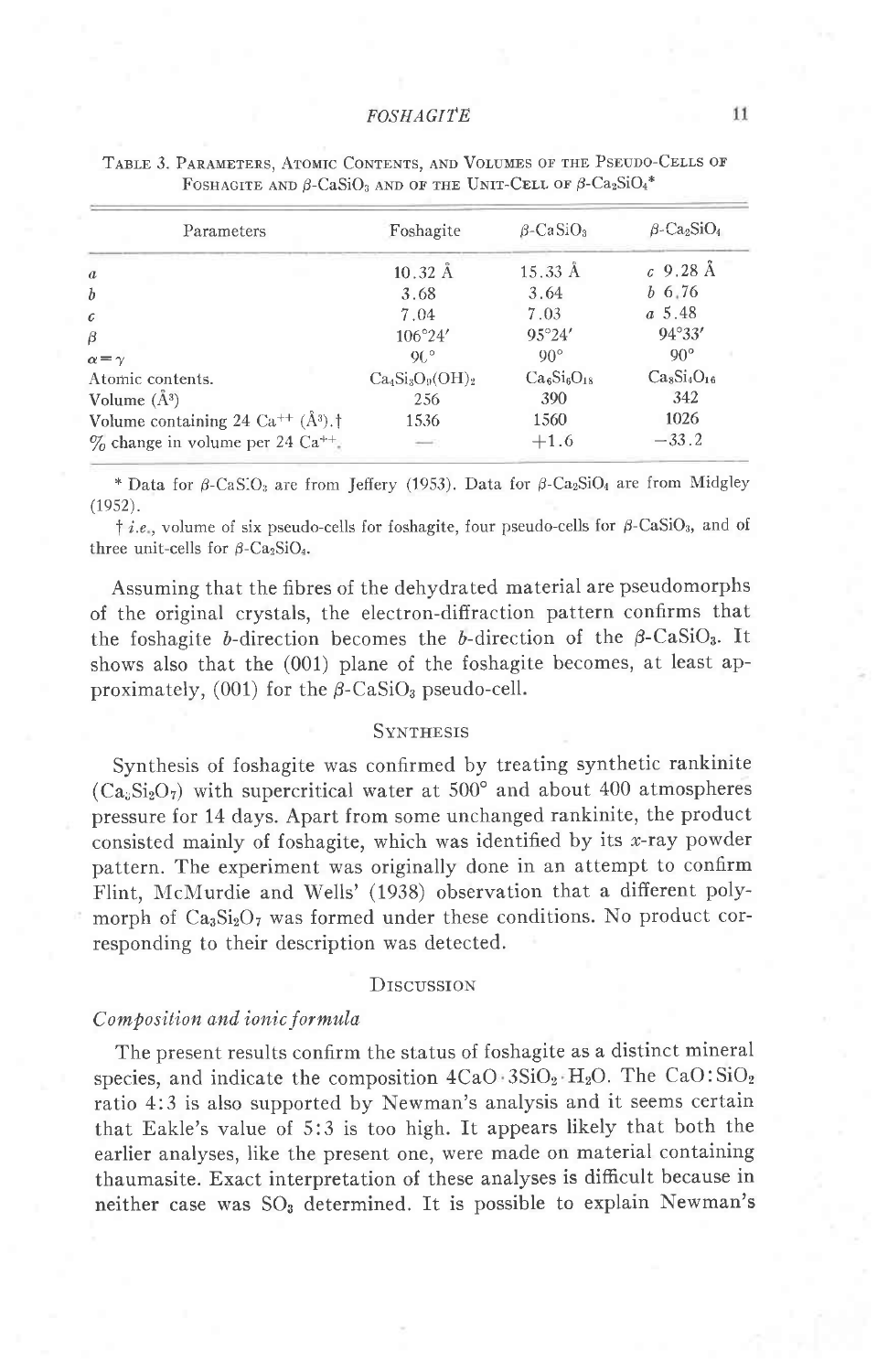## 12 J, A. GARD AND H. F. W. TAYLOR

analysis on the assumption that thaumasite and calcite were present as impurities. The high lime content reported by Eakle cannot be explained in this way; it could possibly have been caused by presence of hillebrandite, which is intergrown with foshagite in parts of the Crestmore specimen, and is hard to distinguish from it by optical methods. The high water contents reported in the earlier analyses could also be attributed to presence of thaumasite. It is significant that synthetic preparations show lower water contents in better agreement with the formula  $4CaO \cdot 3SiO_2$ . H<sub>2</sub>O; Flint, McMurdie and Wells reported an ignition loss of 5.7% and Jander and Franke considered their product to be  $3CaO \cdot 2SiO_2 \cdot H_2O$ .

Several lines of evidence suggest the ionic formula  $Ca_4(SiO_3)_8(OH)_2$ . The material is markedly fibrous, and this could be explained by the presence of metasilicate chains of empirical composition  $SiO_3$ <sup>--</sup>. The number (12) of  $SiO<sub>3</sub>$  units in the cell is consistent with the hypothesis that it contains four such chains, kinked as in other calcium silicate minerals such as tobermorite (Megaw and Kelsey, 1956) and wollastonite (Buerger, 1956) so as to give a repeat unit of three linked tetrahedra in the space of the 7.3 A fibre repeat distance. The ordered transformation at about 700 $^{\circ}$  of part of the material into  $\beta$ -CaSiO<sub>3</sub> fits in with this view. Presence of hydroxyl ions not directly linked to silicon appears consistent with the conditions of formation and of dehydration. Those calcium silicates which are known to contain hydrogen in the form of water molecules or in Si-OH groups, or both, such as afwillite or tobermorite, are formed hydrothermally at temperatures usually below 200°. They also tend to sufier dehydration at relatively low temperatures, often below 500". In contrast, xonotlite, which also shows the 7.3 A fibre repeat distance and contains hydroxyl groups not attached to silicon (Mamedov and Belov, 1955) is formed hydrothermally at temperatures up to  $400^{\circ}$  and is only dehydrated at about  $750^{\circ}$ . This is similar to the behaviour of foshagite.

### Dehydration

The stoichiometry of the dehydration process is represented by the equation

## $Ca_4Si_3O_9(OH)<sub>2</sub>\rightarrow 2 CaSiO_3 + Ca_2SiO_4 + H_2O$

consideration of the respective cell contents (Table 3) shows that twelve pseudo-cells of foshagite yield four pseudo-cells of  $\beta$ -CaSiO<sub>3</sub> and three unit-cells of  $\beta$ -Ca<sub>2</sub>SiO<sub>4</sub>. Assuming tentatively that equal numbers of foshagite pseudo-cells are altered to  $\beta$ -CaSiO<sub>3</sub> and to  $\beta$ -Ca<sub>2</sub>SiO<sub>4</sub>, the process could be represented

> $6[Ca_4Si_3O_{11}H_2]$  (I)  $4[Ca_6Si_6O_{18}]$  (II)  $6(Si + 0)$   $\rightarrow$   $\qquad =$   $+12H_2O$  $+ 6[C_{a_4}Si_3O_9(OH)_2]$  (III)  $+ 3[C_{a_8}Si_4O_{16}]$  (IV)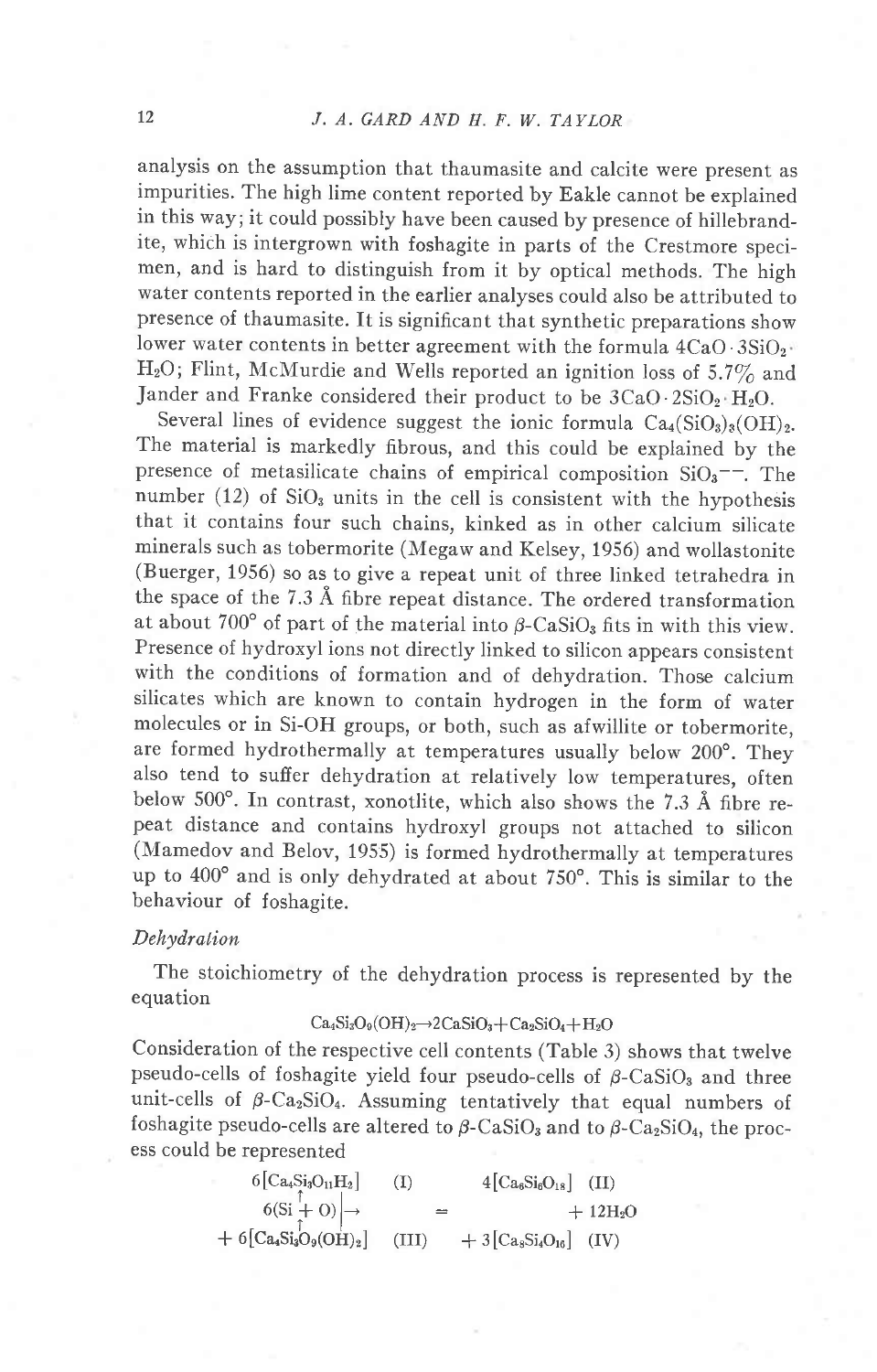Formula I represents six pseudo-cells of foshagite which are converted into four pseudo-cells of  $\beta$ -CaSiO<sub>3</sub> (II), and formula III represents six pseudo-cells of foshagite which are converted into three unit cells of  $\beta$ -Ca<sub>2</sub>SiO<sub>4</sub> (IV). For this to occur, six silicon and six oxygen atoms must be transferred from III to I, as indicated by the arrow, and twelve molecules of water formed by combination of hydrogen from I with hydroxyl from III. Such a conversion of foshagite into  $\beta$ -CaSiO<sub>3</sub> would entail negligible change in volume, but the corresponding conversion of foshagite into  $\beta$ -Ca<sub>2</sub>SiO<sub>4</sub> would cause a 33% decrease in volume (Table 3). The absence of shrinkage in the  $\beta$ -CaSiO<sub>3</sub> would permit some retention of coherence and therefore of orientation, while the considerable shrinkage in the  $\beta$ -Ca<sub>2</sub>SiO<sub>4</sub> might cause splitting into very narrow fibres with enough free space to allow random orientation around the fibre axis. The free space might be increased by pressure of escaping steam. Random orientation and small crystal size could explain the failure of electrondiffraction to reveal the  $\beta$ -Ca<sub>2</sub>SiO<sub>4</sub>. This mechanism would thus explain the experimental findings on the orientations of the products, and is therefore probably correct.

The proposed dehydration mechanism would entail acceptance of silicon and oxygen atoms by the foshagite converted into  $\beta$ -CaSiO<sub>3</sub>, but no change in the number of calcium ions. It resembles that of xonotlite (Dent and Taylor, 1956), although it is more complex. Xonotlite is dehydrated to  $\beta$ -CaSiO<sub>3</sub> at about 750°, and the process seems to involve the breaking of Si-O rather than Ca-O bonds. This suggests that the Ca-O skeleton in foshagite may be closely similar to that in wollastonite. There may also be a more distant structural similarity to  $\beta$ -Ca<sub>2</sub>SiO<sub>4</sub>.

## Structure

The detailed structure remains to be determined but the present results give some strong indications. As already stated, there is evidence that the unit-cell is traversed in the  $b$ -direction by four metasilicate chains kinked similarly to those in wollastonite, and that the calciumoxygen skeletons of the two minerals may be very similar. This is supported by other evidence:

(i) In the electron-diffraction patterns both of foshagite and of  $\beta$ -CaSiO<sub>3</sub>, the strongest  $hk0$  reflections fall on distorted hexagonal nets similar to that of calcium hydroxide. In  $\beta$ -CaSiO<sub>3</sub>, this is attributable to the arrangement of the relatively heavy calcium ions, which in (001) projection closely resembles that of calcium hydroxide. A similar arrangement may therefore occur in foshagite.

(ii) If onty calcium ions are considered, and slight movements of some calcium ions are allowed,  $\beta$ -CaSiO<sub>3</sub> can be described in terms of a pseudocell almost identical with that of foshagite (Fig. 9), with the (100) planes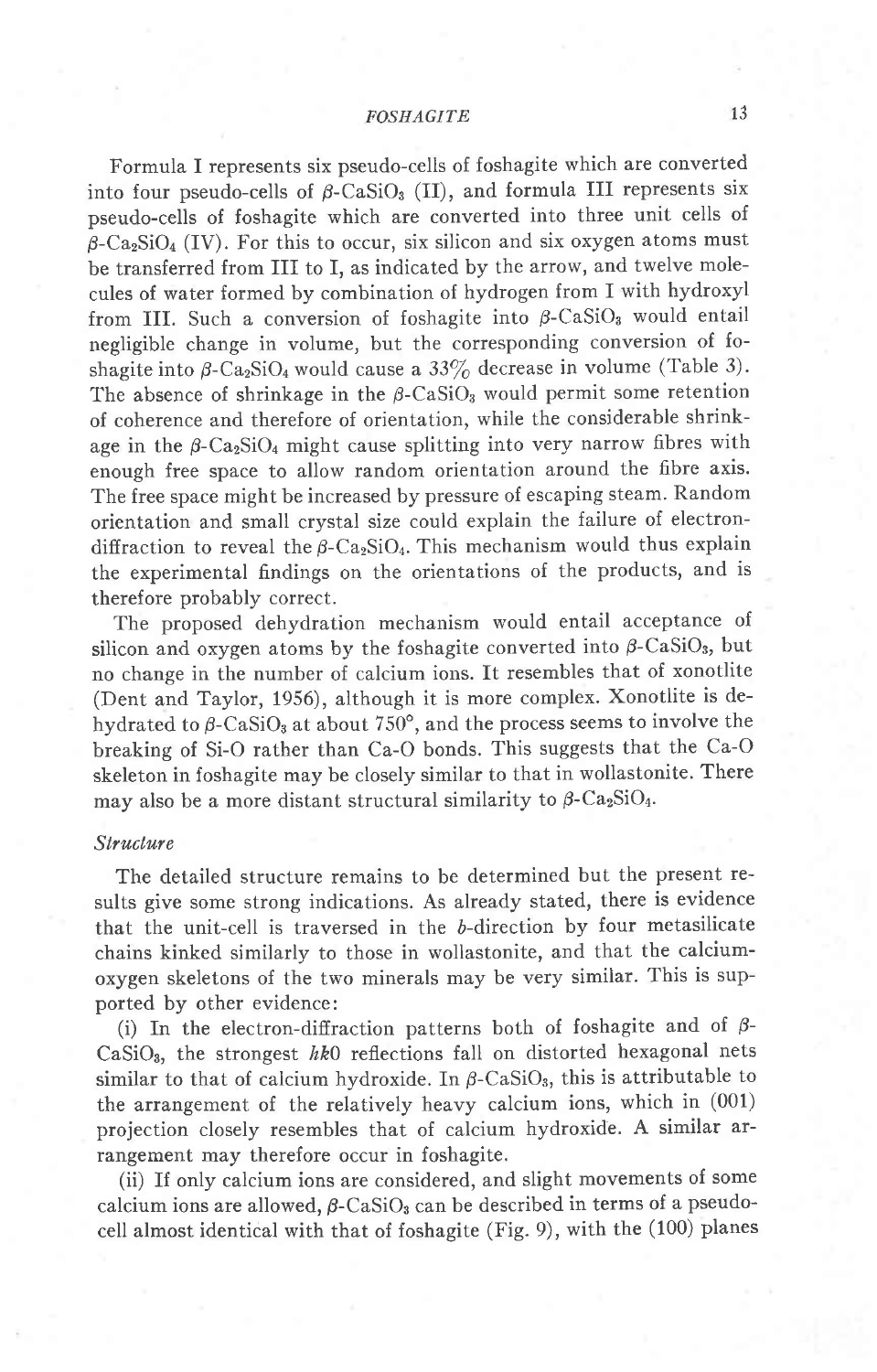# $J. A. GARD AND H. F. W. TAYLOR$

common to both pseudo-cells. This relation between the pseudo-cells is consistent with the dehydration evidence and appears too marked to be explained by coincidence. It is therefore suggested that the four calcium ions in the pseudo-cell of foshagite are approximately in the positions shown in Fig. 9. This could be compatible with any of the possible space



FIG. 9. Nine pseudo-cells of  $\beta$ -CaSiO<sub>3</sub>, looking down the b-axis.

The black and large open circles represent calcium ions at heights 0 and  $\frac{1}{2}$  in the pseudocell respectively, and the double triangles represent projections of the metasilicate chains. The thick broken lines show the probable outlines of foshagite pseudo-cells before dehydration, with the calcium ions occupying slightly difierent positions. Three pseudo-cells of foshagite could accept one silicon and one oxygen atom each and change into two pseudocells of  $\beta$ -CaSiO<sub>3</sub> with negligible volume change, and preservation of the b- and c-axes. An equal number of adjacent foshagite pseudo-cells could donate silicon and oxygen atoms, and change into  $\beta$ -Ca<sub>2</sub>SiO<sub>4</sub> with considerable shrinkage, causing disintegration into very narrow fibres with random orientation round the fibre axis.

groups  $(P2, Pm,$  or  $P2/m$ ). The presence evidence is inadequate to locate the metasilicate chains or the hydroxvl groups, though both are probably placed symmetrically relative to two-fold axes. Further work is in progress to complete the structure determination.

A structure of the type suggested would explain the extreme weakness and streaking of reflections with true  $k$  odd. The weakness is partly explained by the fact that the pattern of calcium ions repeats at intervals of  $b/2$  along the fibre direction. Random displacements of  $b/2$  in the placing of the metasilicate chains would enhance the effect and also